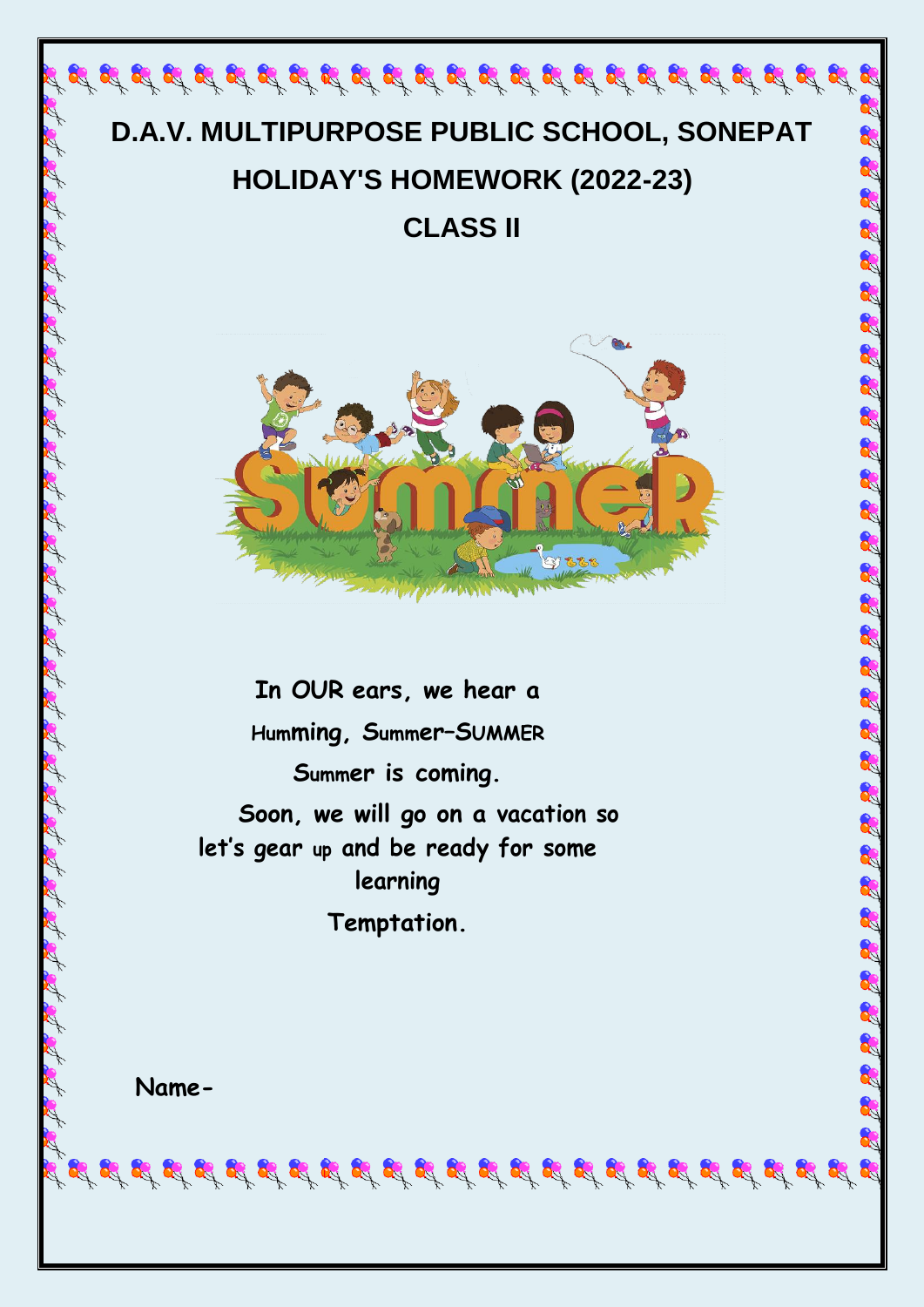Summer Vacation is probably the best time of the year for you all; it's time for loads of ice cream, time to stay at home and have a good time with your loved ones and getting pampered to no end and of course bonding with cousins virtually. School is fun too, with learning happening always; summer vacation can also be a time for learning with lots of activities around.

Dear Parents,

### *The following tips would help your child spend these holidays in a learning way.*

- **Inculcate healthy habits** i.e. getting early in the morning, brushing teeth twice a day, washing hands, drinking lots of water and eating lots of fruits.
- **Support moral values** Wishing everyone (Good Morning) helping parents and grandparents in their regular work, saying prayer in the morning and night etc. Helping needy by giving away spare toys and clothes.
- **Nurture the Nature** Plant a sapling and taking care of it, feeding the birds with water and seeds. Keep your surrounding clean and avoid using plastic poly bags.
- **Develop learning skills** Converse small sentences in English, practice, listen good music and move/dance on the rhythm, practice writing (English & Hindi) daily.
- **Personality Development** Watch less television, save food and water, bath daily and wear neat and clean clothes, don't bite your nails, use hanky/napkin to wipe nose, sweat and hands, don't sit around and speak politely.
- **Skill Development** Practice the task given below for Independent learning.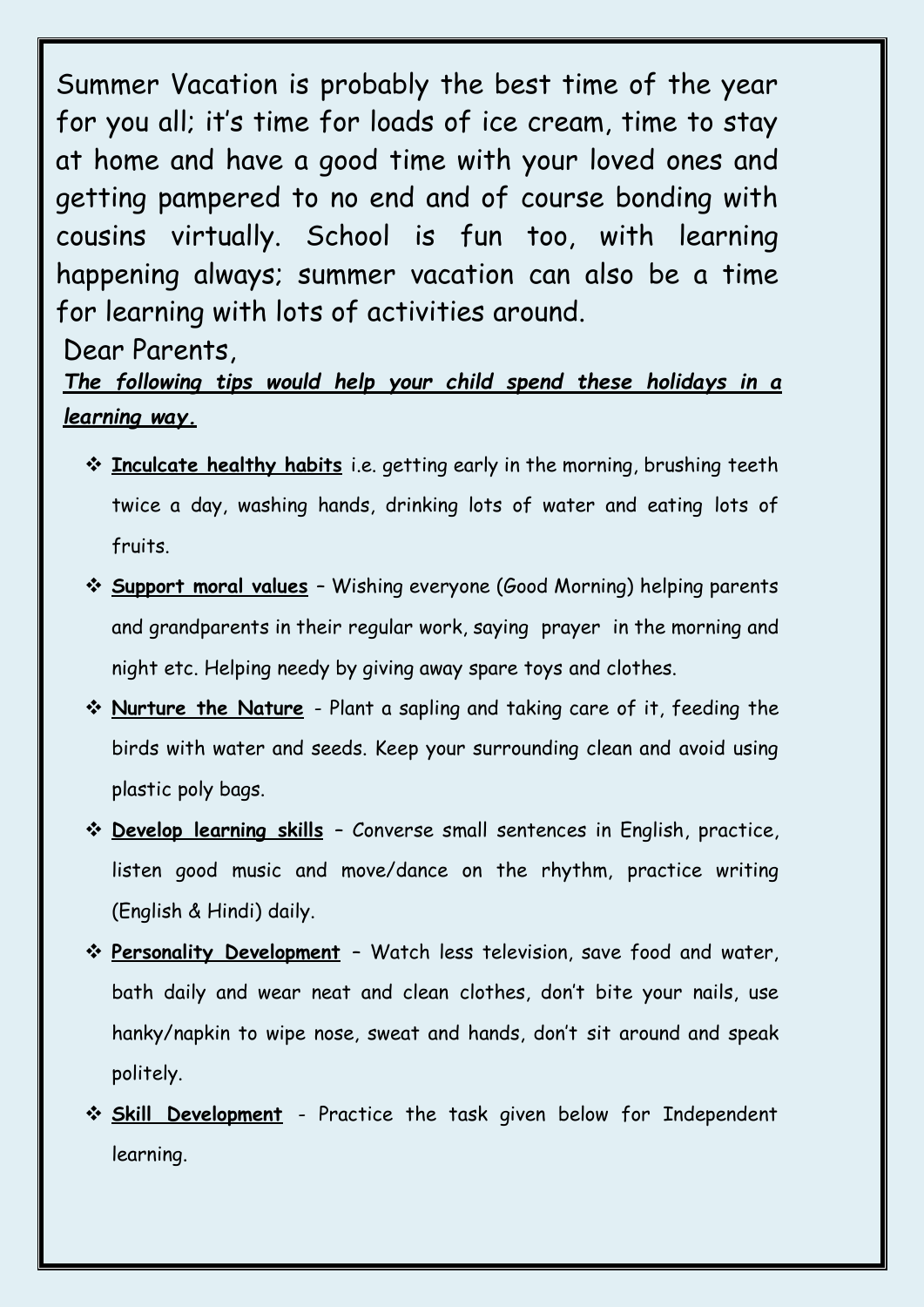Here are few tasks for your ward to be completed during the vacation. Do remember to complete the given tasks after reading them carefully. You need to bring the research work to school on the first day of school without fail. **Happy Holidays!**

Some Tips to make this holiday special:

- Have a family dinner every day of the holidays.
- Play board games with your parents and siblings and showthem who is the smartest.
- Be independent and learn to do some works on your own.
- Spend some quality time with an elderly person in the family.
- Connect with all your cousins and friends virtually.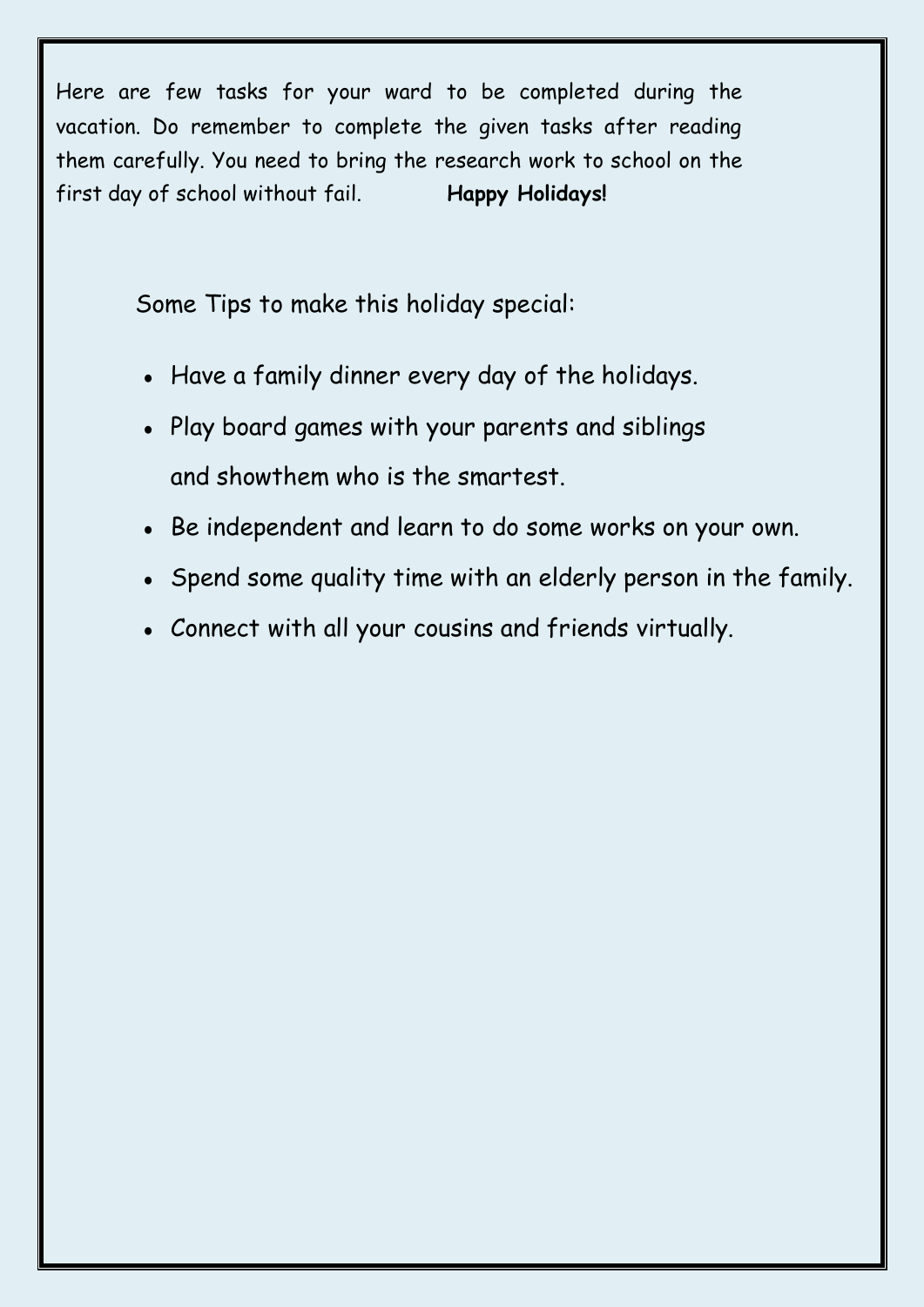# Some useful tips for summer vacation

Some do's and don'ts during summer

## **vacation: Do's**

- $\checkmark$  Drink lots of water.
- $\checkmark$  Wear light cotton clothes. Have plenty of seasonal fruits likemuskmelon, watermelon, Orange, cucumber, etc.
- $\checkmark$  Drink a glass of buttermilk every mealtime.
- $\checkmark$  Discover your creativity through Research worksheets.
- $\checkmark$  Study for half an hour to one hour every day.
- $\checkmark$  Explore various games
- $\checkmark$  Keep yourself and your surroundings clean and hygiene
- $\checkmark$  Play indoor games and have a good time with your family members
- $\checkmark$  Wash hands frequently using soap for at least 20 seconds

#### **Don'ts:**

- $\checkmark$  Don't come out of your home.
- $\checkmark$  Don't have junk food.
- $\checkmark$  Don't watch too much TV.
- $\checkmark$  Don't dirty your place of living.
- $\checkmark$  Don't go to crowded places, maintain social distance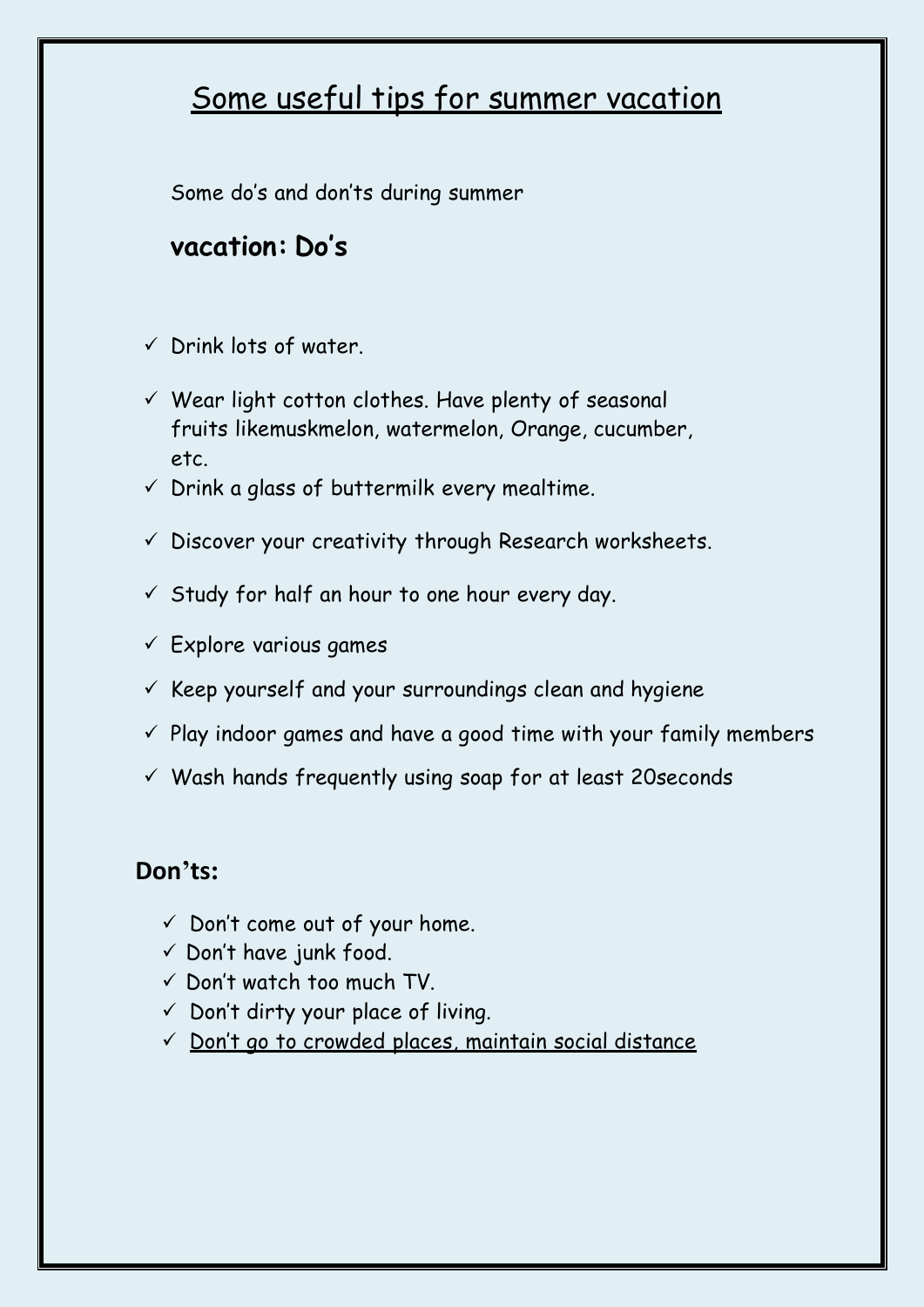| English | $\triangleright$ Gateway to good handwriting: Buy a cursive writing book and<br>practice at least 15 pages to improve yourhandwriting<br>$\triangleright$ Learn story on any one of the following topic and prepare it for<br>English story Telling competition after the vacations:<br>$\triangleright$ i)Trees ii)Summer iii) Season iv)Birds v) Butterfly.<br>$\triangleright$ Do the given pages in worksheet booklet:<br>▶ Pg no: 8,9,27,28,29<br>Revise and practice the complete done in note book and book till now.<br>$\triangleright$ Read few stories and write down the difficult words related to<br>the stories and write at least any 5 words to make sentences |
|---------|---------------------------------------------------------------------------------------------------------------------------------------------------------------------------------------------------------------------------------------------------------------------------------------------------------------------------------------------------------------------------------------------------------------------------------------------------------------------------------------------------------------------------------------------------------------------------------------------------------------------------------------------------------------------------------|
|         | from each story in a separate note - book.                                                                                                                                                                                                                                                                                                                                                                                                                                                                                                                                                                                                                                      |
| Hindi   | 1. Read few stories and write the names of any 2 character you likedthe                                                                                                                                                                                                                                                                                                                                                                                                                                                                                                                                                                                                         |
|         | most and write some lines on that character on A4 size sheet.                                                                                                                                                                                                                                                                                                                                                                                                                                                                                                                                                                                                                   |
|         | 2. Do the given pages in worksheet booklet : 37,38,39,41                                                                                                                                                                                                                                                                                                                                                                                                                                                                                                                                                                                                                        |
|         | 3. Learn Poem (Chapter 1) from book.                                                                                                                                                                                                                                                                                                                                                                                                                                                                                                                                                                                                                                            |
|         | 4. Revise and practice Chapter 1, 2, 3 from both the books.                                                                                                                                                                                                                                                                                                                                                                                                                                                                                                                                                                                                                     |
|         | 5. Write 1 writing page daily in sulekh book.                                                                                                                                                                                                                                                                                                                                                                                                                                                                                                                                                                                                                                   |
|         | 1. Project - Make a pocket diary and decorate it, Write tables 2 to                                                                                                                                                                                                                                                                                                                                                                                                                                                                                                                                                                                                             |
| Maths   | 9 inpocket diary.                                                                                                                                                                                                                                                                                                                                                                                                                                                                                                                                                                                                                                                               |
|         | 2. Do the pages given in worksheet booklet: 52, 53, 54, 55                                                                                                                                                                                                                                                                                                                                                                                                                                                                                                                                                                                                                      |
|         | 3. Practice all the work till now from note-book and book.                                                                                                                                                                                                                                                                                                                                                                                                                                                                                                                                                                                                                      |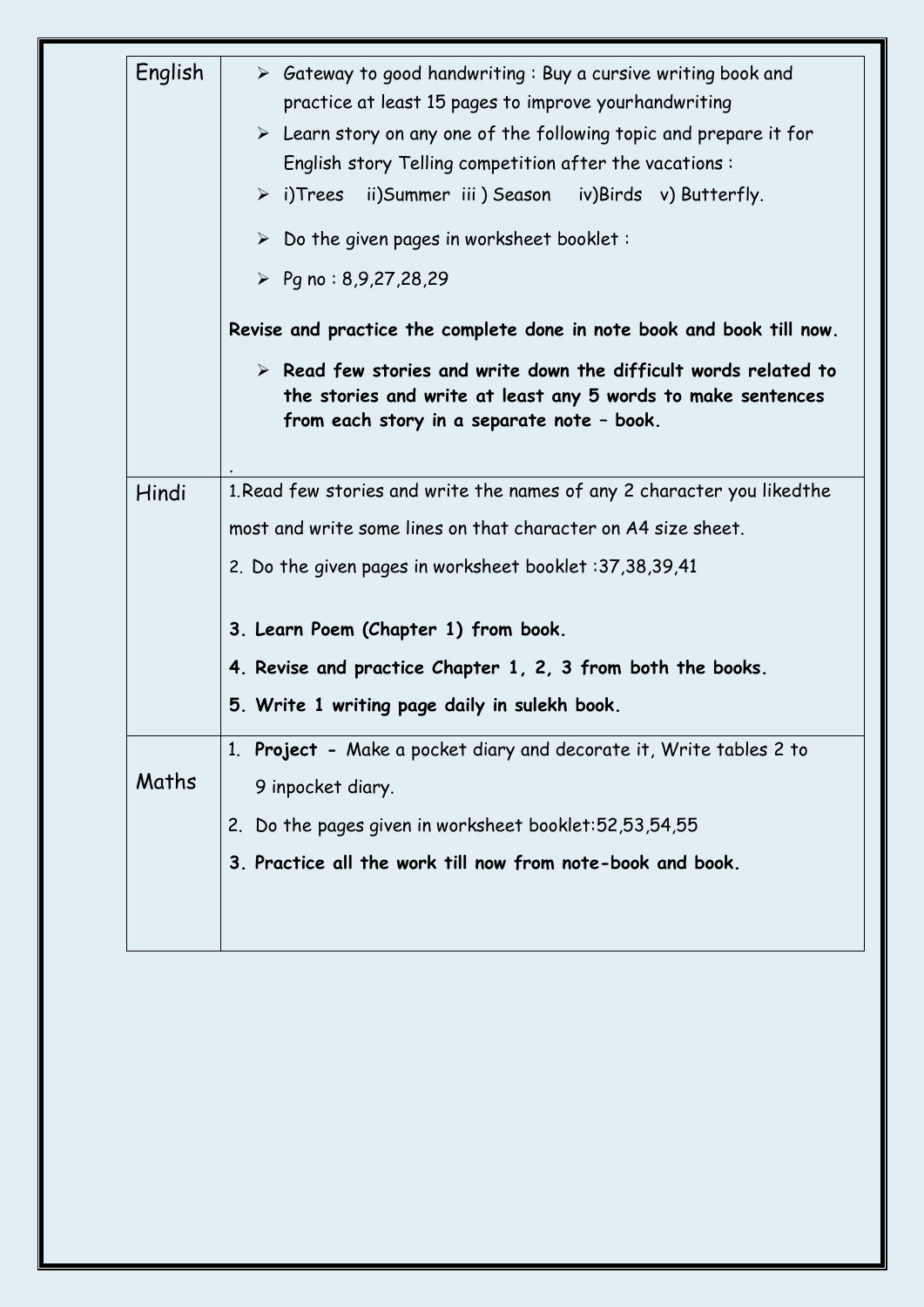| E.V.S | 1. Draw/Paste the pictures of different food products we get<br>from plants and animals on A3 sheet.                                                                |
|-------|---------------------------------------------------------------------------------------------------------------------------------------------------------------------|
|       | 2. practice lesson 1 and 2 for test after vacation.                                                                                                                 |
|       | 3 Complete all exercise of Chapter 1 and 2                                                                                                                          |
|       | 4. Make a hygiene kit included all things which we use to stay healthy<br>and fit and submit after vacation .take the help from given links for<br>given projects : |
|       | 5. Do given pages in worksheet booklet - 72,                                                                                                                        |
| G.K   | Write the given questions in G.K note book and learn them too.<br>Topic - More about Haryana and Telangana                                                          |
|       | 1. What is the capital of Haryana?                                                                                                                                  |
|       | Ans - Chandigarh                                                                                                                                                    |
|       | 2. When did Haryana get its statehood?                                                                                                                              |
|       | Ans - $1st$ November, 1966                                                                                                                                          |
|       | 3. How many Districts are there in Haryana?                                                                                                                         |
|       | Ans - Twenty Two                                                                                                                                                    |
|       | 4. Who is the Chief minister of Haryana?                                                                                                                            |
|       | Ans - Sh. Manohar Lal Khattar                                                                                                                                       |
|       | 5. What is the official language of Haryana?                                                                                                                        |
|       | Ans - Hindi                                                                                                                                                         |
|       | 6. Folk dance of Haryana - Dhamal                                                                                                                                   |
|       | 7. Telangana State formation day: - $2^{nd}$ June                                                                                                                   |
|       | 8. Number of Districts in Telangana - 10                                                                                                                            |
|       | 9. Official language of Telangana - Telugu                                                                                                                          |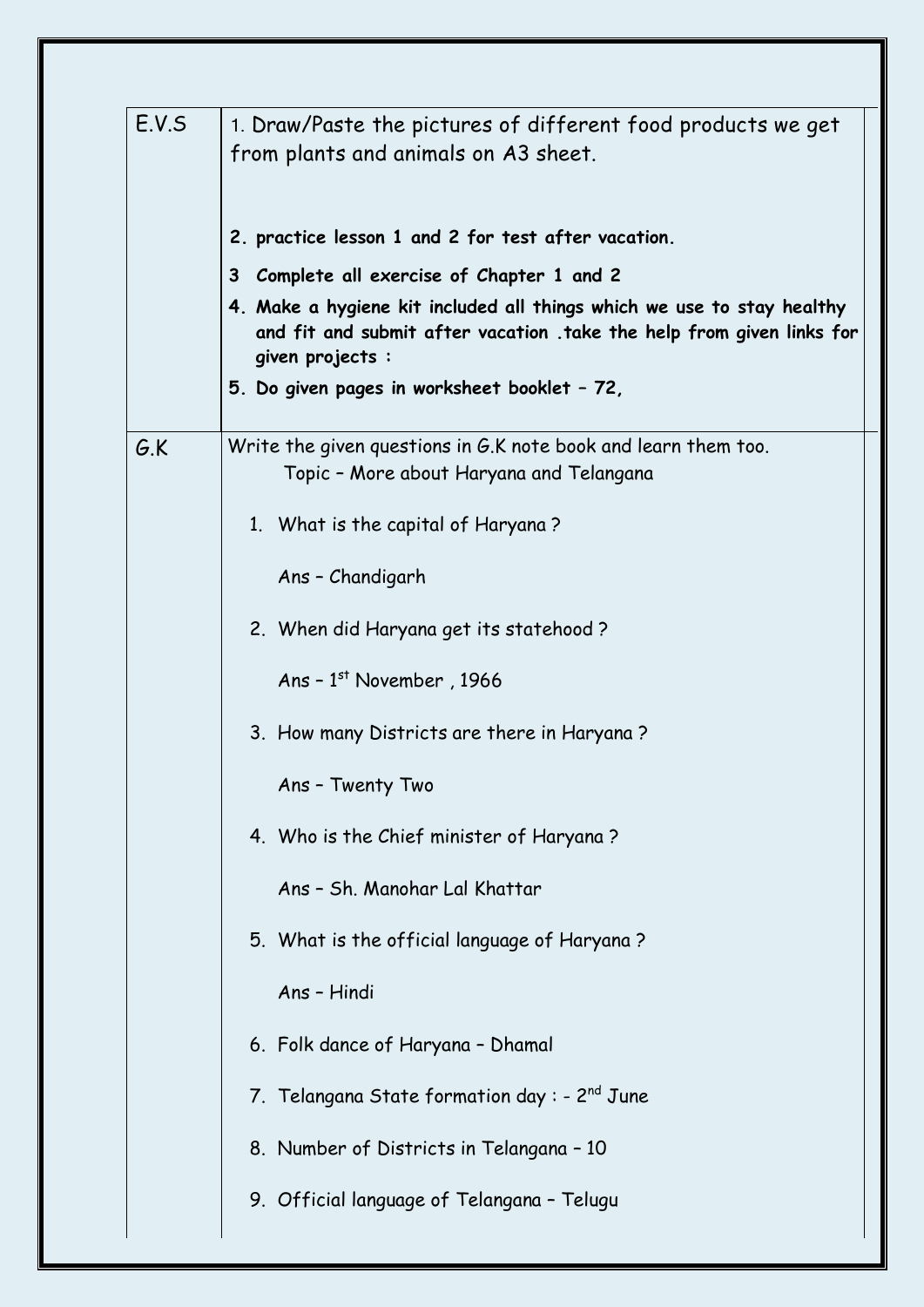10. Official State dance of Telangana – Perini

**Moral Education**  Learn Gayatri mantra , Bhojan Mantra , first four Prathna mantra from Diary. Also learn Yagya mahima From given sheet.

. Art and Craft –

 Make anything from a waste bottle in your mamma's kitchen. You can take ideas from the given link.

<https://youtu.be/SSUkMAD7TNs>

 My Special Day with DAD "Father's Day Sunday, 16 June 2022"

"My Dad is so special, he is strong and smart, and that is why I love him so with all my little heart!! Happy Father's Day!!"

Fun Activity with Dad:-

1. Learn this poem to recite to your father on father's day (this poem will be heard in class)

Papa, I love

For all that you do.

I'll kiss you and hug you 'Because you love me too.

You feed me and need me to teach you to play.

So smile 'cause I love you For all that you do.

2. Give a treat to your dad-Recipe Time- "Yummy healthy caterpillar salad".

Tomato- 1 Cucumber-1 Some cabbage leaves Coriander leaves – 2 or 3 Pepper Salt and lemon